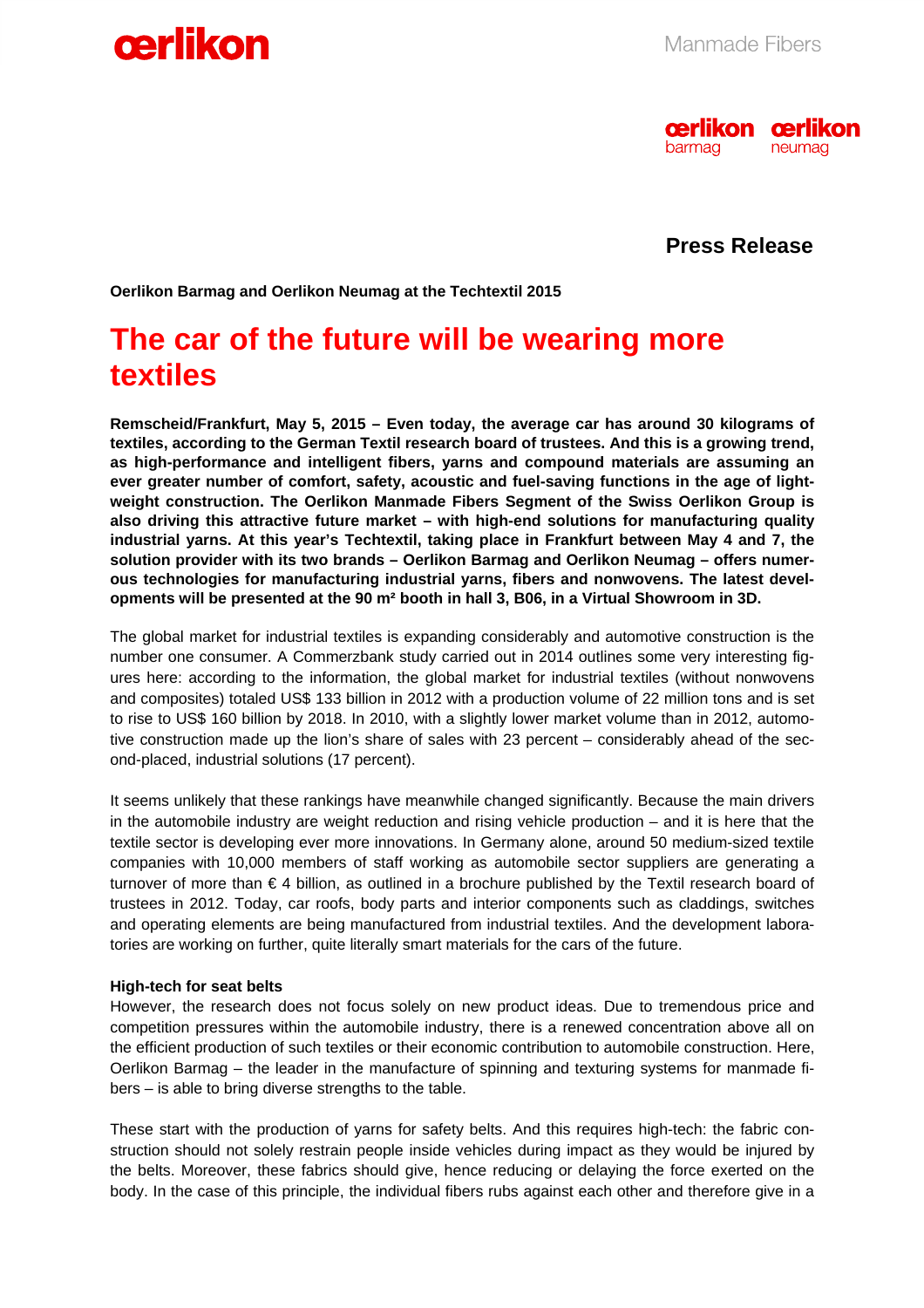

defined manner. Belts that have been subjected to expansion must not be reused as they have by then lost their protective effect. "The manufacture of the belt yarn therefore has to comply with such challenging requirements as absence of lint, dyeability and perfect package build", explains Ulrich Enders, Head of Development at Oerlikon Barmag in Remscheid.

These are made possible by machine concepts with up to 8 ends for the efficient production of hightenacity, lint-free PET yarn with titers of up to 1,500 denier for safety belts. To this end, the special SFL (Single Filament Layer) technology guarantees an extremely gentle yarn path with even heating and drawing of the individual filaments using five pairs of heated godets. And the new WinFors winder also ensures an equally very even package build for these filaments. Its cam shaft traverse system is particularly suited for high filament titers. And a high degree of transfer reliability and constant filament properties along the entire package are also achieved by means of the tried-and-tested co-current yarn catching system. "Tests in collaboration with a major belt manufacturer are able to confirm that our machine technology fulfills the high demands and requirements of this application. Within this partnership, we are also currently researching optimized solutions for tangling the individual filaments for improved further processing", comments Stefan Becker, senior expert for industrial yarn application technology at Oerlikon Barmag.

# **More polyester for airbags**

And the described machine technology is also perfect for finer airbag yarns made from polyamide or polyester. Here, the resistant polyester fiber is increasingly becoming an interesting alternative to polyamide, which has meanwhile become almost three times as expensive. "Currently, our customers continue to manufacture most airbag yarns from nylon. As a result of the ever growing diversity of airbag applications and also the ever larger systems – such as side, curtain and meanwhile also pedestrian airbags – the less expensive polyester is being increasingly focused on", states Stefan Becker.

Against this background, cost-efficient manufacture is quite a challenge for producers. But this is where Oerlikon Barmag technologies can make an invaluable contribution: up to 12, in specific cases also up to 16, polyester filaments can be manufactured on the machine using special spin packs. Here, the technology excels not just in terms of its high productivity and low energy consumption, but also with regards to its precision. To this end, threads used for airbags has particularly fine filaments as a result of the special fabric construction and are therefore more sensitive to friction. The design of the system caters to this with a special yarn guide. All in all, the spinning machines fulfill all high quality standards for airbags, which – unlike virtually all other textile products in vehicle construction – have to ensure the greatest degree of safety for occupants. And all this without any loss of function in any climate anywhere in the world for the lifetime of the vehicle.

# **Tire cord yarns help save**

As one of just two manufacturers worldwide, Oerlikon Barmag also produces machines for HMLS (high-modulus low-shrinkage) yarns. These preliminary polyester products are primarily deployed for manufacturing tire cord. They are extremely tear-resistant, while nevertheless remaining highly elastic and stable in terms of their dimensions and temperature. This is important to ensure the tire also retains its shape when it is insufficiently inflated and heats up more due to the corresponding increased friction on road surfaces. The cord, a fabric made from twisted HMLS filaments, is united with the tire rubber at approximately 200 degrees Celsius. It lies between several layers of rubber and stabilizes the entire car tire on roads.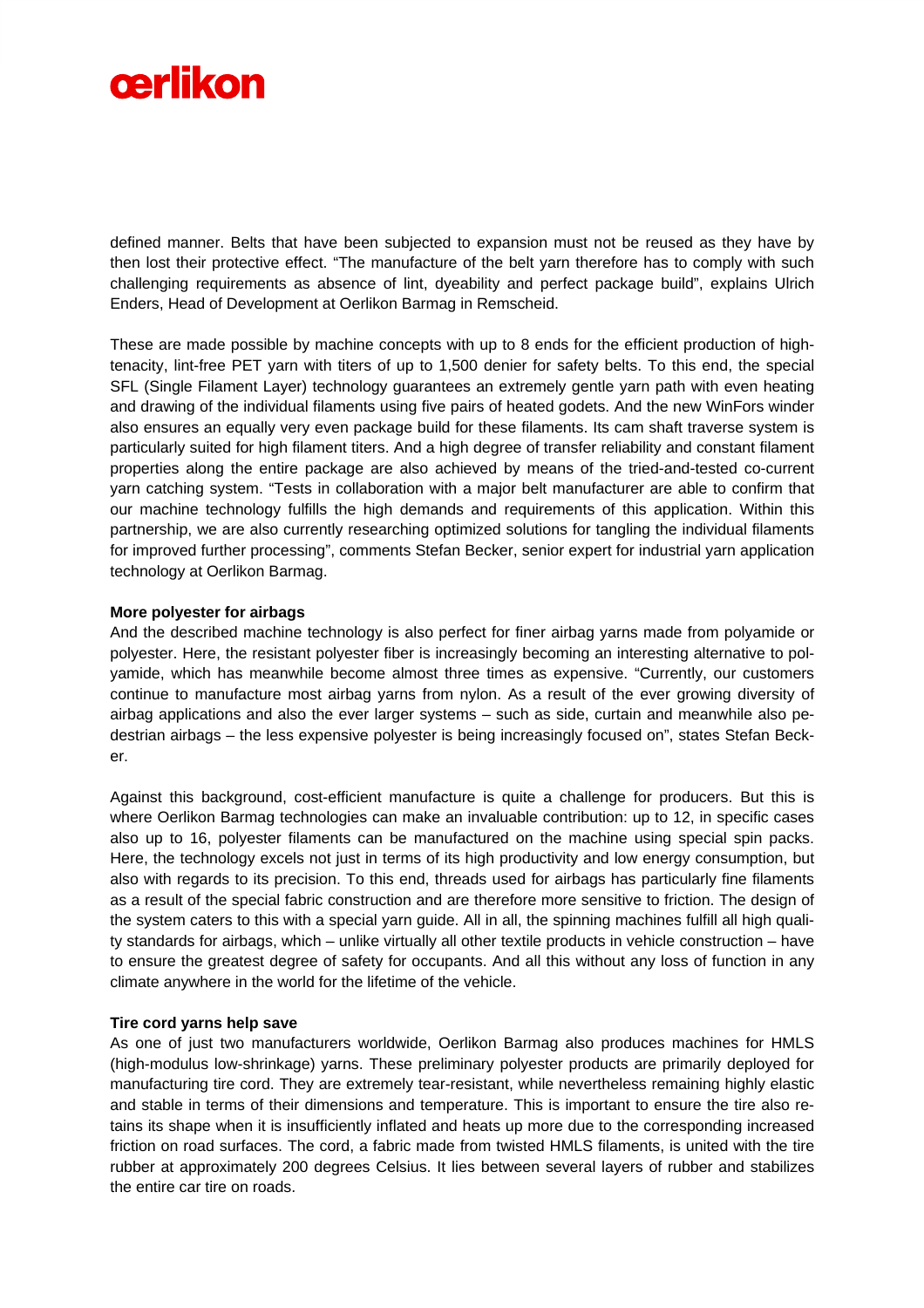

The EvoQuench HMLS system was developed for manufacturing such challenging HMLS yarns. It deploys so-called radial quenching for the filaments to ensure their extremely even cooling following spinning. This technology enables the manufacture of products with very high numbers of filaments and improves the quality of the individual threads. At the same time, a special air flow concept generates huge savings: the air consumption decreases by around 65 percent, while the energy consumption for the cooling system is reduced by at least half compared to conventional cross-flow quenching systems.

And the Oerlikon Barmag system also offers components with a high degree of effectiveness in other places, hence consuming all in all up to 20 percent less energy than comparable machines. Overall, this allows manufacturing costs to be considerably reduced. "We are also in the process of developing a new technology for the next generation of HMLS yarns with higher dimensional stability and tenacities in excess of 7.5 cN/dtex. This means even less yarn consumption and lighter tires, hence reducing both rolling resistance and fuel consumption", states Andreas May.

And HMLS or HT (high-tenacity) yarns with higher tenacities and medium shrinkage are also used for fan belts and hoses. Furthermore, the HT concept is also deployed for the manufacture of yarns with low shrinkage values (up to 4 percent) for vehicle tarpaulins, with values of as little as 1.5 percent achievable with the X-SLS (super-low shrinkage) concept. Here, both concepts permit 6- to 8-end or 12- to 16-end systems.

# **Spun-dyed POY for seat upholstery and more**

Furthermore, Oerlikon Barmag also supplies automobile POY yarn solutions. To this end, the proven dynamic mixing principle of the 3DD mixer enables textile yarns to be dyed during the manufacturing process. This spun-dyed POY is further processed into air-textured yarn and used in seat upholstery, roof linings and door claddings.

Here, the three-dimensional, highly-efficient mixing principle permits outstanding dispersive and distributive mixing of, for example, dye concentrates, fillers and additives that are fed into the polymer melt. Even small amounts and additives with vastly differing viscosities with a ratio of 1:100 can be homogeneously mixed and distributed. The mixer set-up can be adapted to various applications, while important performance parameters, such as mixer speed, can be set to the desired process in a targeted manner. Hence, the patented system offers increased flexibility when manufacturing products of the very highest quality.

#### **Smart textiles act intelligently in vehicles**

The textile future of the car has for many years not been restricted merely to carbon fiber-reinforced plastics (CRPs) for light-weight construction. Textile research laboratories are already working on smart textiles for vehicle interiors: invisible electrically-conductive fabrics for textile heating and cooling systems in seats; sensitive textile panels that can convert hand movements into gear shifting signals; illuminating LED yarns for pinpointed orientation; textile sensor systems for bio-monitoring drivers with the aim of identifying threatening conditions such as fatigue and stress. For sound insulation, researchers are working on replacing foam materials with new, recyclable compound materials comprising nonwovens, flocked textiles and membranes. Some ideas draw on nature: here, special fiber compound components can supposedly practically themselves 'repair' a tear in the component following impact – much in the same way as broken bones are able to heal themselves in the body.